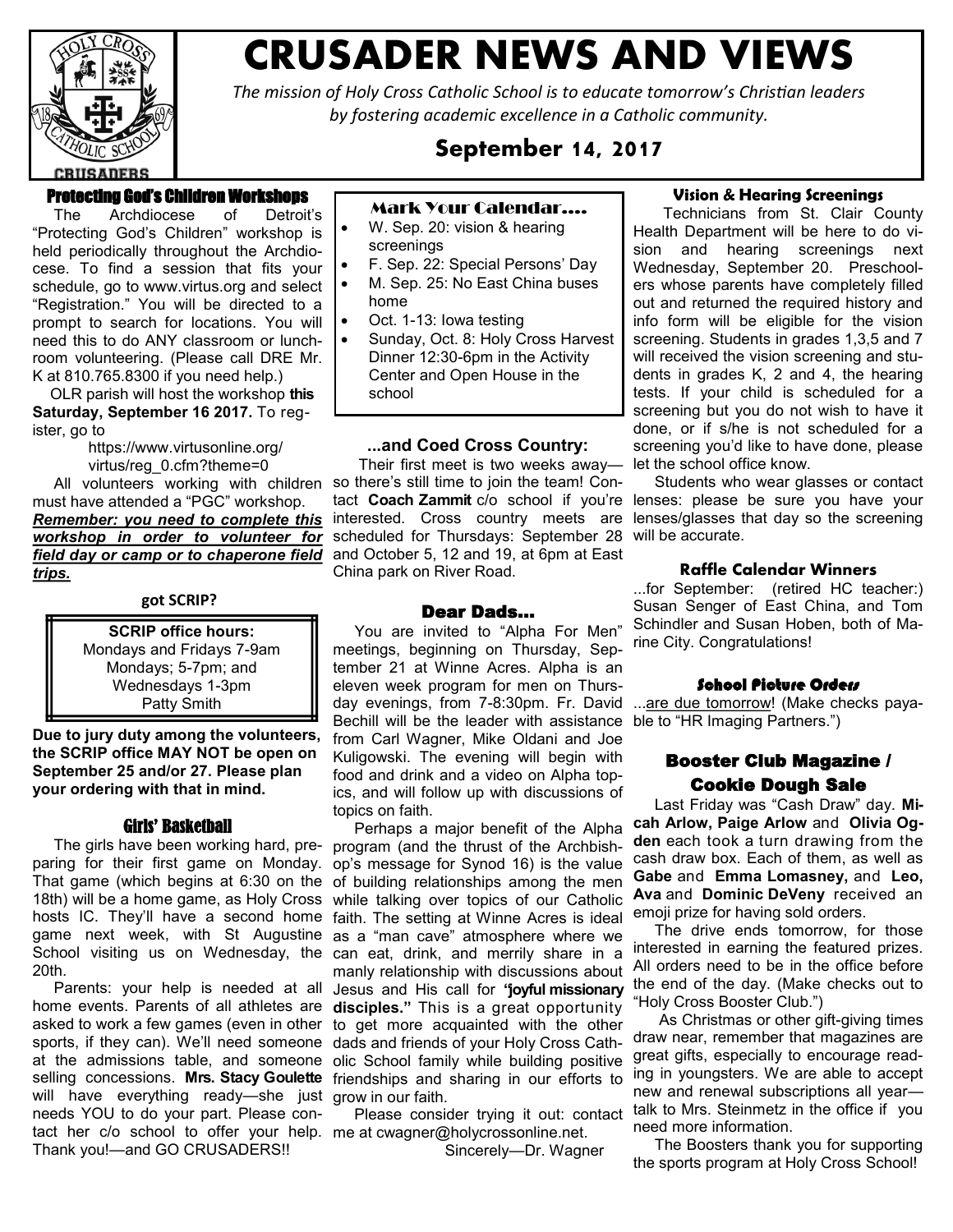Thank You! ...to everyone who has been sending in have the ENTIRE receipt, and that it their VG's receipts. We are 2/3 of the must include the paragraph about "Direct way to having enough to earn the \$1000 Your Dollars," to be redeemable. Thank prize! Please continue to save and send you, all!

them in. Please note that we need to

**Holy Cross on Facebook:**  [https://www.facebook.com/](https://www.facebook.com/holycrosscatholicmc/) [holycrosscatholicmc/](https://www.facebook.com/holycrosscatholicmc/)

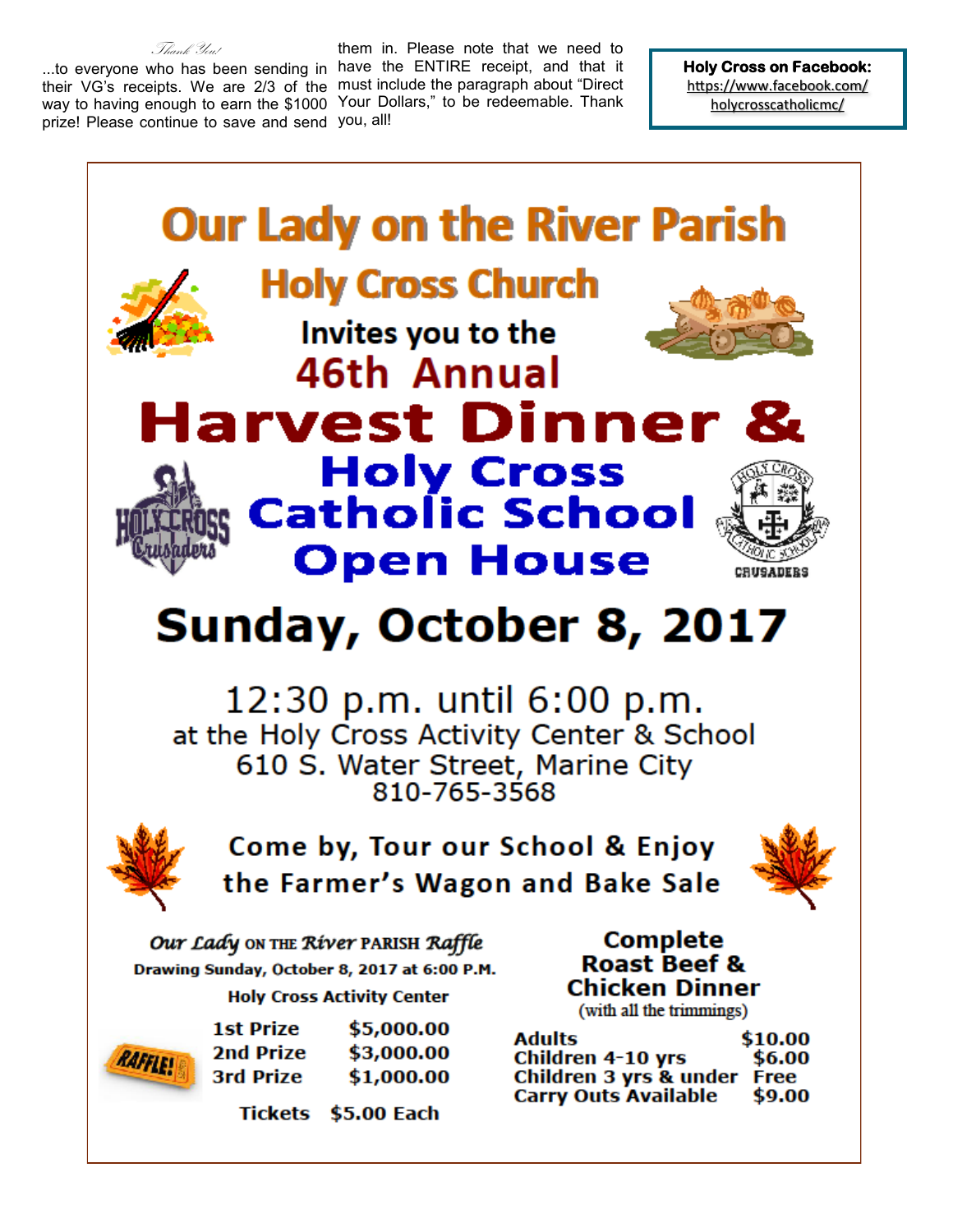# **SCRIP** - order form

## **MARATHON**

#### **SPEEDWAY**

# **MEUER**

| <b>RETAILERS</b>                 |       | <b>VALUE</b>            | <b>TOTAL</b> | <b>RETAILERS</b>               |       | <b>VALUE</b>       | <b>TOTAL</b> |
|----------------------------------|-------|-------------------------|--------------|--------------------------------|-------|--------------------|--------------|
| Amazon.com                       | 2.5%  | \$25, \$100             |              | Lands' End (not @ sears/kmart) | 16%   | \$25, \$100        |              |
| <b>American Eagle Outfitters</b> | 10%   | \$25                    |              | Lowe's Home Improvement        | 4%    | \$25, \$100, \$500 |              |
| <b>AutoZane</b>                  | 8%    | \$25                    |              | Lumberjack                     | 5%    | \$25, \$50, \$100  |              |
| <b>Barnes and Noble</b>          | 8%    | \$10, \$25, \$100       |              | Macy's                         | 10%   | \$25               |              |
| <b>Bass Pro Shop</b>             | 9%    | \$25, \$100             |              | Meijer                         | 3%    | \$25, \$50, \$100  |              |
| <b>Bath &amp; Body Works</b>     | 13%   | \$10, \$25              |              | Menards                        | 3%    | \$25, \$100        |              |
| <b>Bed Bath &amp; Beyond</b>     | 7%    | \$25, \$100             |              | <b>Michaels</b>                | 4%    | \$25               |              |
| <b>Best Buy</b>                  | 3%    | \$25                    |              | <b>MJR Single Movie Pass</b>   | 8%    | \$8                |              |
| Cabela's                         | 11%   | \$25, \$100             |              | <b>Old Navy</b>                | 9%    | \$25               |              |
| Carsons                          | 8%    | \$25, \$100             |              | <b>Payless Shoes</b>           | 13%   | \$20               |              |
| <b>Claire's</b>                  | 9%    | \$10                    |              | <b>PetSmart</b>                | 5%    | \$25               |              |
| <b>CVS Pharmacy</b>              | 6%    | \$25, \$100             |              | <b>Rite Aid</b>                | 4%    | \$25               |              |
| <b>Dave &amp; Busters</b>        | 13%   | \$25                    |              | <b>Riverside Cinema</b>        | 10%   | \$10               |              |
| <b>Dick's Sporting Goods</b>     | 8%    | \$25, \$100             |              | Sally Beauty Supply            | 12%   | \$25               |              |
| <b>Discover</b>                  | 1.25% | \$50, \$100, \$250      |              | Sam's Club                     | 250%  | \$25, \$100, \$250 |              |
| <b>Disney</b>                    | 2%    | \$25, \$100, \$1,000    |              | Sears                          | 4%    | \$100              |              |
| Dr. Breiden (east china office)  | 1%    | of treatment fee        |              | <b>Staples</b>                 | 5%    | \$25               |              |
| Dr. Peter Carlin                 | 8%    | ANY                     |              | T.J. MaxMarshalls              | 7%    | \$25, \$100        |              |
| Dr. Wesley                       | 5%    | given off of at start   |              | <b>Target</b>                  | 2.50% | \$25, \$50         |              |
| <b>Dressbarn</b>                 | 8%    | \$25                    |              | Toys-R-Us                      | 2%    | \$20               |              |
| <b>Express</b>                   | 10%   | \$25                    |              | <b>Ulta Salons</b>             | 4%    | \$25               |              |
| <b>Family Video</b>              | 12%   | \$10                    |              | Visa                           | 1.25% | \$50, \$100, \$250 |              |
| <b>Game Stop</b>                 | 3%    | \$25                    |              | <b>Walgreens</b>               | 6.00% | \$25               |              |
| <b>Gander Mountain</b>           | 8%    | \$25                    |              | <b>Wal-Mart</b>                | 2.50% | \$25, \$100, \$250 |              |
| Gan/Baby Gan/Old Navy            | 9%    | \$25                    |              |                                |       |                    |              |
| <b>Gift Certificates</b>         | 0%    | \$10,\$25               |              |                                |       |                    |              |
| <b>Great Clips</b>               | 8%    | \$25                    |              |                                |       |                    |              |
| <b>Home Depot</b>                | 4%    | \$25, \$100, \$500      |              |                                |       |                    |              |
| <b>i-tunes</b>                   | 5%    | \$15, \$25              |              |                                |       |                    |              |
| JC Penney                        | 5%    | \$25                    |              | <b>SAS STATIONS</b>            |       | <b>VALUE</b>       | <b>TOTAL</b> |
| <b>Jo Ann</b>                    | 6%    | \$25                    |              | <b>RP</b>                      | 1.50% | \$25, \$50, \$100  |              |
| Katie's Chop Shop                | 10%   | \$10,\$25               |              | BP Jumbo                       | 250%  | \$250              |              |
| Kmart                            | 4%    | \$25, \$50              |              | <b>Exxon/Mobil</b>             | 1.00% | \$50               |              |
| Kohl's                           | 5%    | \$10, \$25, \$50, \$100 |              | <b>Marathon Gas</b>            | 3%    | \$25, \$100        |              |
| Kraft 8(Goodrich) Theatres       | 4%    | \$10                    |              | Marathon Gas Jumbo (pre-order) | 4%    | \$250              |              |
|                                  |       |                         |              | Meijer                         | 3%    | \$25, \$50, \$100  |              |
|                                  |       |                         |              | Shell                          | 2%    | \$25, \$50         |              |
|                                  |       |                         |              | <b>Speedway Food Court</b>     | 7%    | \$20               |              |
|                                  |       |                         |              | Speedway Fuel(not reloadable)  | 5%    | \$25, \$50, \$100  |              |
|                                  |       |                         |              | <b>Speedway Gift</b>           | 4%    | \$25, \$100        |              |
|                                  |       |                         |              | Sunrise                        | 4%    | \$5                |              |
|                                  |       |                         |              | Sunoco (Pearl Beach-Algonac)   | 5%    | \$25, \$50, \$100  |              |
|                                  |       |                         |              |                                |       |                    |              |
|                                  |       |                         |              |                                |       |                    |              |
|                                  |       |                         |              |                                |       |                    |              |
|                                  |       |                         |              |                                |       |                    |              |